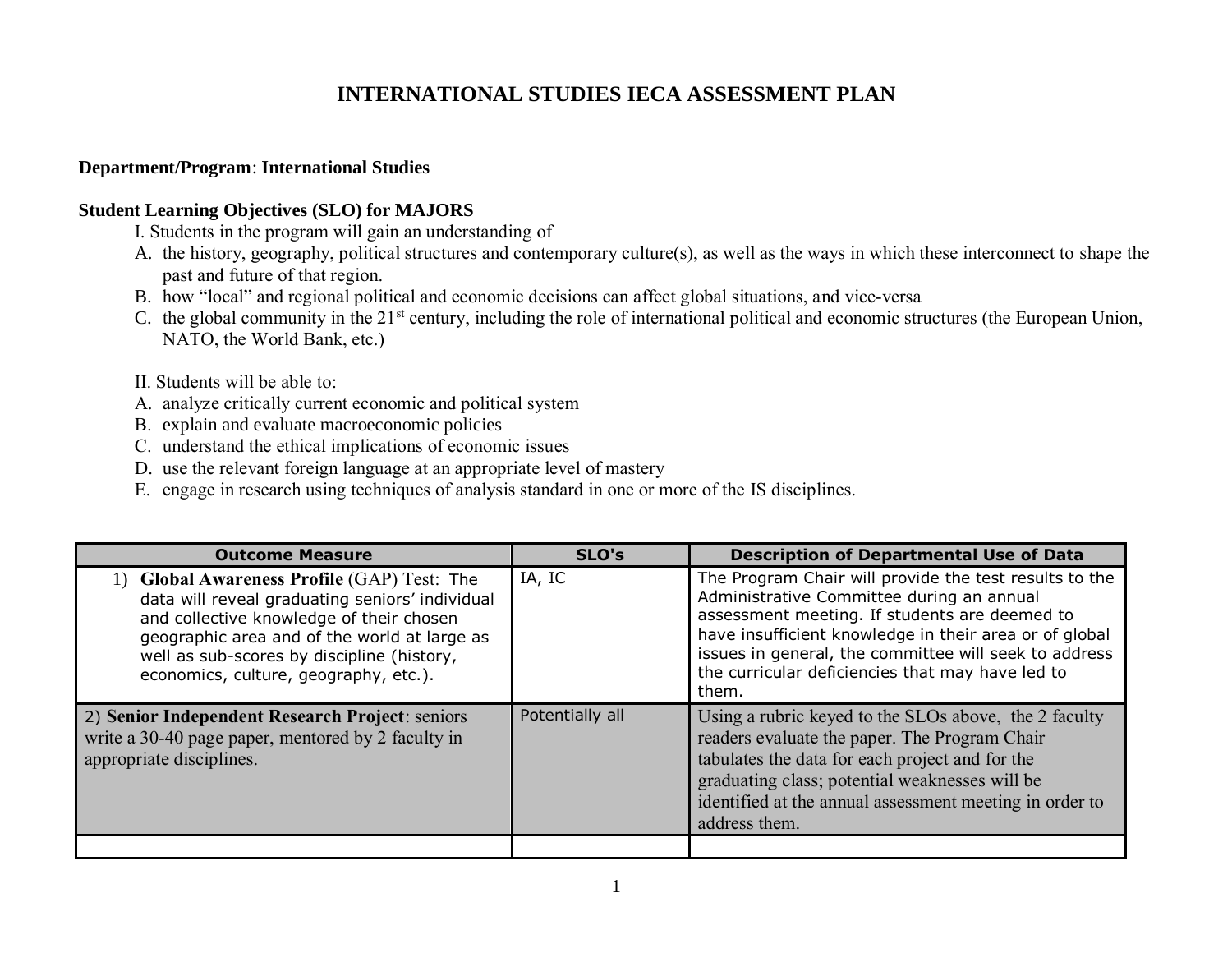| 3) Language assessment: students will take an on-<br>line placement exam during the last semester in<br>which they enroll in the foreign language and<br>submit a writing sample; speaking skills will be<br>evaluated through a modified oral proficiency exam<br>conducted by faculty.                                                                                                                                                                         | <b>IID</b>                                                                                    | The Program Chair will provide the test results to the<br>Administrative Committee during an annual<br>assessment meeting. |
|------------------------------------------------------------------------------------------------------------------------------------------------------------------------------------------------------------------------------------------------------------------------------------------------------------------------------------------------------------------------------------------------------------------------------------------------------------------|-----------------------------------------------------------------------------------------------|----------------------------------------------------------------------------------------------------------------------------|
| 4) Economics assessment: a research/analytical<br>paper is collected in each of 3 advanced courses in<br>Economics $(236, 326, 336)$ to form a portfolio<br>evaluated by the Economics faculty, who determine<br>to what extent the student has met 3 goals:<br>understanding the moral implications of economic<br>issues, applying economic tools correctly in the<br>analysis, and understanding the interplay between<br>economics and the political system. | IIA, $B, C, E$<br>(potentially IA, IB<br>and IC as well,<br>depending on the<br>paper topics) | The Program Chair will provide the data from the<br>portfolio analysis during an annual assessment<br>meeting.             |
| 5) Exit questionnaire: seniors respond to a survey<br>which asks them specifically how well the IECA<br>classes, in combination, enabled them to meet the<br>goals as set forth above, to what extent the classes<br>prepared them to write the senior paper, whether<br>they perceived gaps or redundancies in the courses<br>taken, and the usefulness of the required extra-<br>curricular International Workshop held yearly.                                | All                                                                                           | The Program Chair will provide the data from the<br>questionnaires during an annual assessment<br>meeting.                 |

1. **Results—**Review activities and findings by completing the Assessment Activities Table below. You can also provide a brief discussion afterward if you feel it would help the committee understand your assessment activities and findings during this cycle.